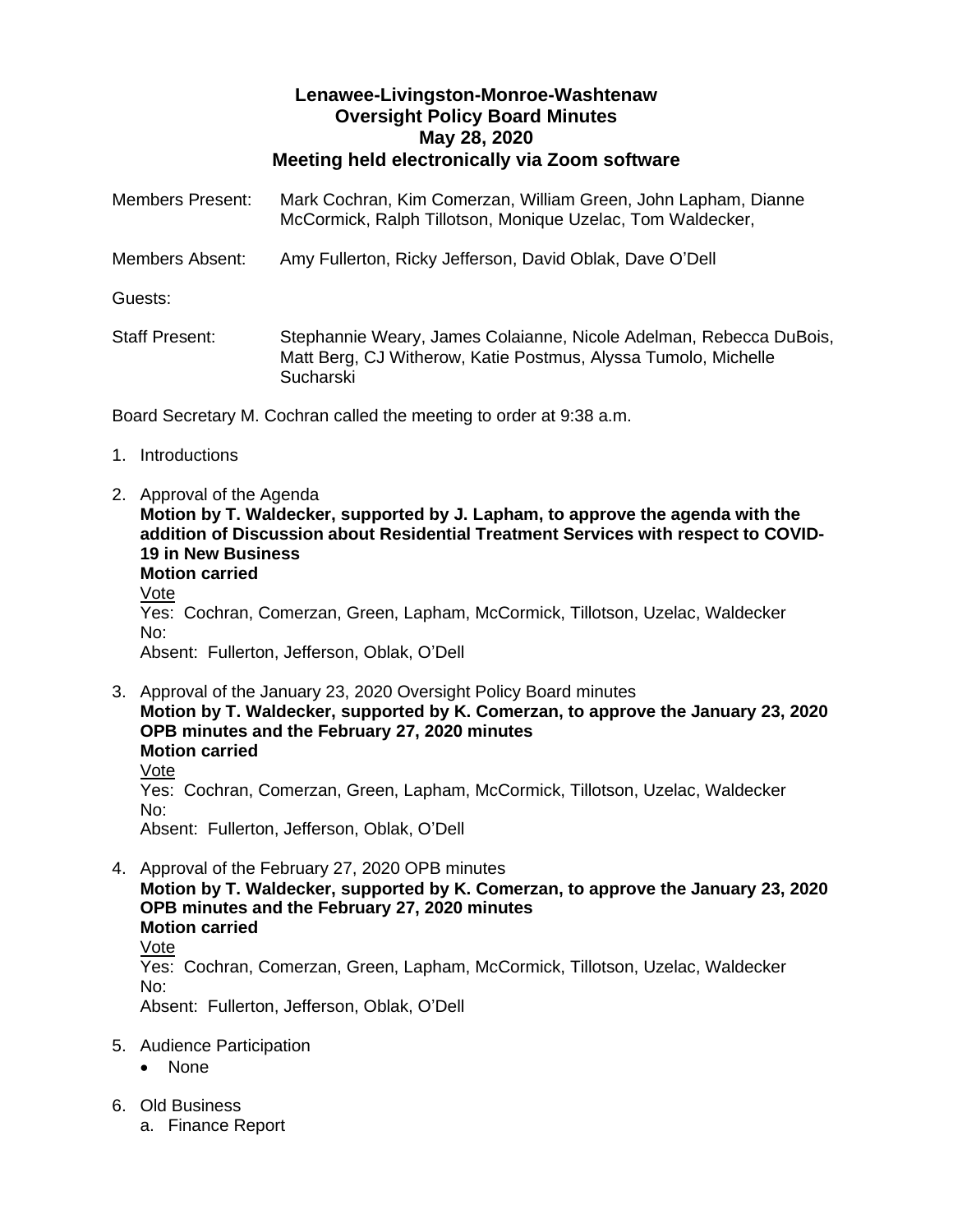- M. Berg presented.
- M. Berg requested to update the finance report by including a column for prior yearto-date amounts. OPB members agreed.
- T. Waldeck requested that the budget information for PA2 Reserve be shown next to actual year-to-date usage.
- 7. New Business
	- a. Request for Approval for PA2 Funding for FY19 Livingston County Naloxone Purchase **Request by W. Green, supported by D. McCormick, to approve PA2 Funding for FY19 Livingston County Naloxone Purchase Motion carried**

Vote

Yes: Cochran, Comerzan, Green, Lapham, McCormick, Tillotson, Uzelac, Waldecker No:

Absent: Fullerton, Jefferson, Oblak, O'Dell

- b. Request for Approval for PA2 funding for FY20 Monroe Access Coverage
	- Block grant funding will be the primary source of funding. PA2 would only be used if there is not enough available in block grant funding.

# **Motion by T. Waldecker, supported by W. Green, to approve for PA2 funding for FY20 Monroe Access Coverage**

# **Motion carried**

Vote

Yes: Cochran, Comerzan, Green, Lapham, McCormick, Tillotson, Uzelac, Waldecker No:

Absent: Fullerton, Jefferson, Oblak, O'Dell

- c. Request for Approval for PA2 funding for FY20 COVID-19 Related Recovery Housing
	- Request is for a 30-day extension above the pre-existing 60-day authorization.
	- N. Adelman will bring back an estimated of costs/totals as invoices come in from providers.
	- R. Tillotson expressed concern about the potential cost for room and board per person.
	- OPB preferred to add a caveat to the request, to include a cap on spending of \$27/individual/day for the 30-day extension.

**Motion by T. Waldecker, supported by M. Uzelac, to approve PA2 funding for FY20 COVID-19 Related Recovery Housing, with a not-to-exceed amount of \$27/day per individual in addition to the overall total not-to-exceed amount of \$100,000** 

## **Motion carried**

Vote

Yes: Cochran, Comerzan, Green, Lapham, McCormick, Tillotson, Uzelac, **Waldecker** 

No:

Absent: Fullerton, Jefferson, Oblak, O'Dell

- d. Request for Approval for PA2 funding for Home of New Vision MARR Certification
	- OPB discussed the reasoning for paying for this certification for a provider.
	- As a new certification that is recommended, but not required, the cost for the certification is not in the provider's budget.
	- Staff would like to gauge the value of this certification, to determine if it should be required or not. PIHPs across the state are conferring with each other to determine the value of the certification, and if/how to implement going forward.
	- R. Tillotson requested to include a caveat in the motion that stipulates a 1-year approval only, to give staff and the provider the opportunity to determine the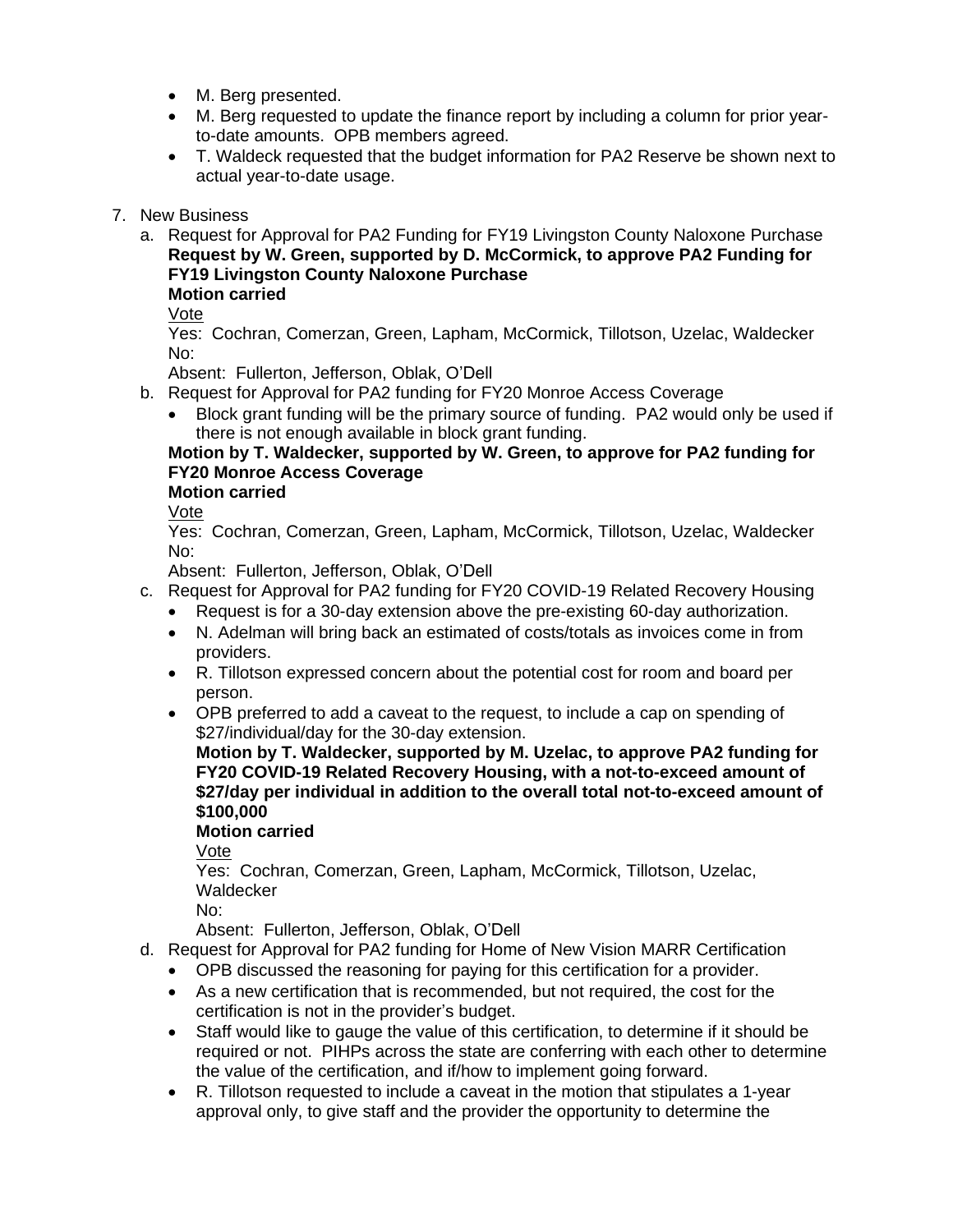certification's value and to give the provide time to build the certification's cost into its budget if necessary.

**Motion by R. Tillotson, supported by W. Green, to approve PA2 funding for Home of New Vision MARR Certification for a 1-year period Motion carried**

Vote

Yes: Cochran, Comerzan, Green, Lapham, McCormick, Tillotson, Uzelac No:

Absent: Fullerton, Jefferson, Oblak, O'Dell, Waldecker\*

\*T. Waldecker was not present on the meeting call for this vote.

- e. OPB Bylaws
	- Staff submitted revised OPB bylaws to include electronic attendance to count toward a meeting quorum and subsequent votes, after the governor's order expires.
	- The Open Meetings Act is silent on an electronic quorum.
	- OPB requested to have a final legal review before approving bylaws.
	- T. Waldecker recommended adding language to the bylaws about requiring a roll call vote for electronic meetings.

**Motion by T. Waldecker, supported by R. Tillotson, to table the Bylaws agenda item, pending legal review**

**Motion carried**

Vote

Yes: Cochran, Comerzan, Green, Lapham, McCormick, Tillotson, Uzelac, **Waldecker** 

No:

Absent: Fullerton, Jefferson, Oblak, O'Dell

- f. Review Membership and Appointment to Regional Board
	- OPB reviewed current board membership and vacancies.
	- For the requirement regarding members with a history of substance use disorders, this can include those who are currently in services and those who are successfully in recovery.
- g. Discussion about Residential Treatment Services with respect to COVID-19
	- Some residential treatment providers have been using telehealth in residential settings. Telehealth services in a residential setting is not a billable Medicaid service. Not allowed by Medicaid manual.
	- Staff will bring back the issue next month to discuss what the funding implications would be.
	- A request may come to use some PA2 dollars to cover these services if necessary.
	- Staff will gather more information and will bring more details back to OPB next month.
- 8. Report from Regional Board
	- R. Tillotson and J. Colaianne provided an overview of the May Regional Board meeting.
- 9. SUD Director Updates
	- a. Coronavirus and Providers
		- Staff working with Treatment and Prevention providers on how their programming is changing as a result of COVID-19
		- Staff regularly checks in with providers on potential needs for personal protection equipment.
		- A \$2/hr increase has been passed for direct care workers providing services in COVID-related-related environments on the mental health side. There has recently